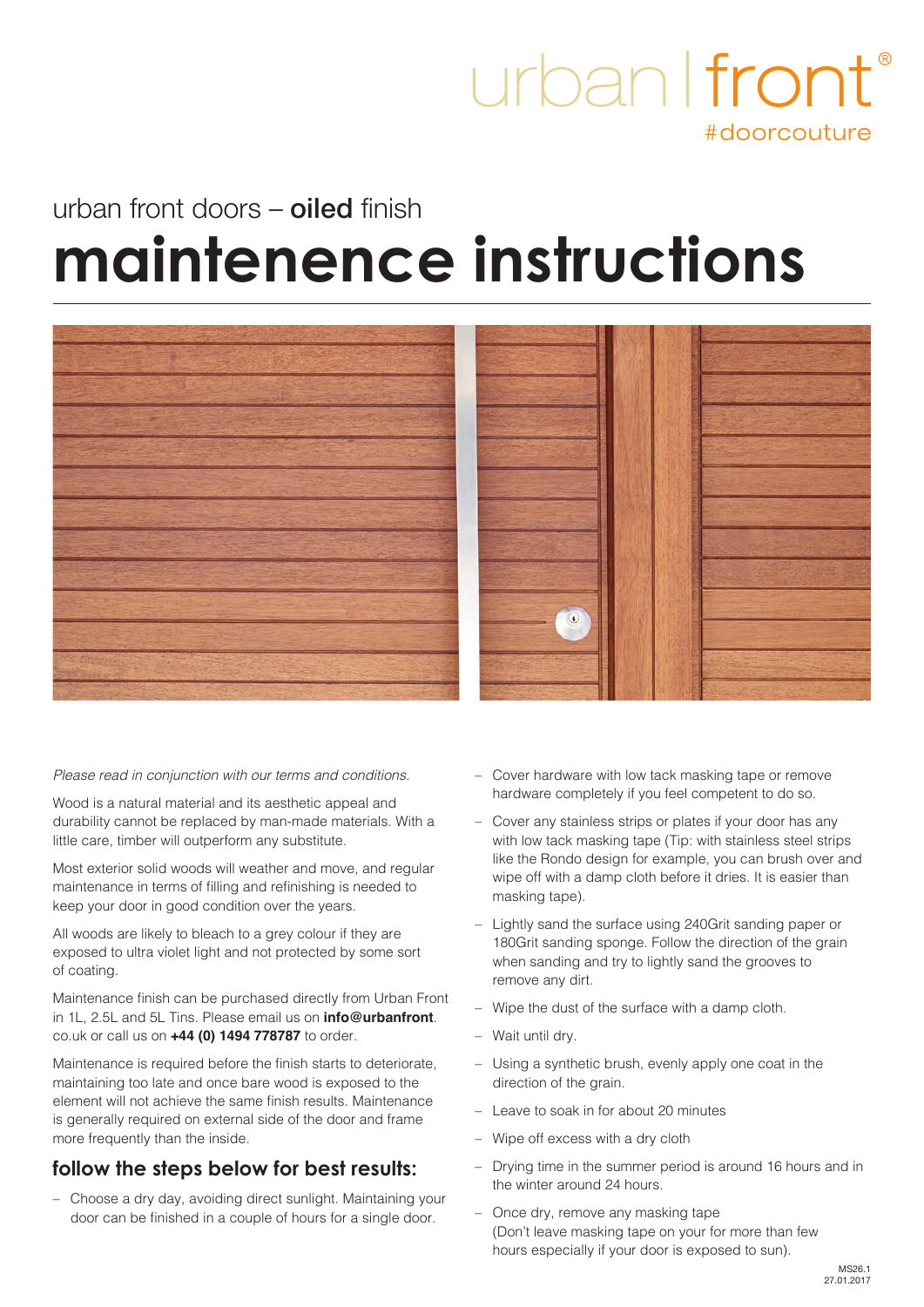

## urban front doors – **oiled** finish **maintenence instructions**



Your door is delivered with all hardware including handles. Some handles are removed and packed separately to avoid damage during transportation. The handle fixings are pre-fitted on the door and should be re fit once the door is fully installed. Door numbers and door bells, where applicable, are supplied separately and require installation in your preferred location by your own installer. If you are installing any supply only items or non urban front items on the door leaf please contact **Urban Front** technical help first on **+44 (0) 1494 778787** before installation for advice, as you must avoid any damage to the steel reinforced core of your door when fitting. Urban Front does not take responsibility for problems arising from fitting supply only items or 3rd party items.

### **guidance on cleaning**





- 1. First dust with an anti static cloth to remove dust and loose particles.
- 2. Then gently wipe down with a damp sponge soaked in a mild solution of neutral PH soap.
- 3. Rinse off the soap with a damp sponge.
- 4. Finally, dry with a soft cloth. *(See 'How to Maintain document')*

#### **material certification**

The AISI 316L stainless steel (1) steel used, meets the requirements of UNI EN 1670, the ultimate quality standard for ensuring resistance to corrosion. All handles used on Urban Front Doorsets have been awarded a certificate for successfully salt spray testing the stainless steel in accordance with the UNI ISO 9227.

(1) X2CrNiMo 17-12-2 as per EN 10088-3